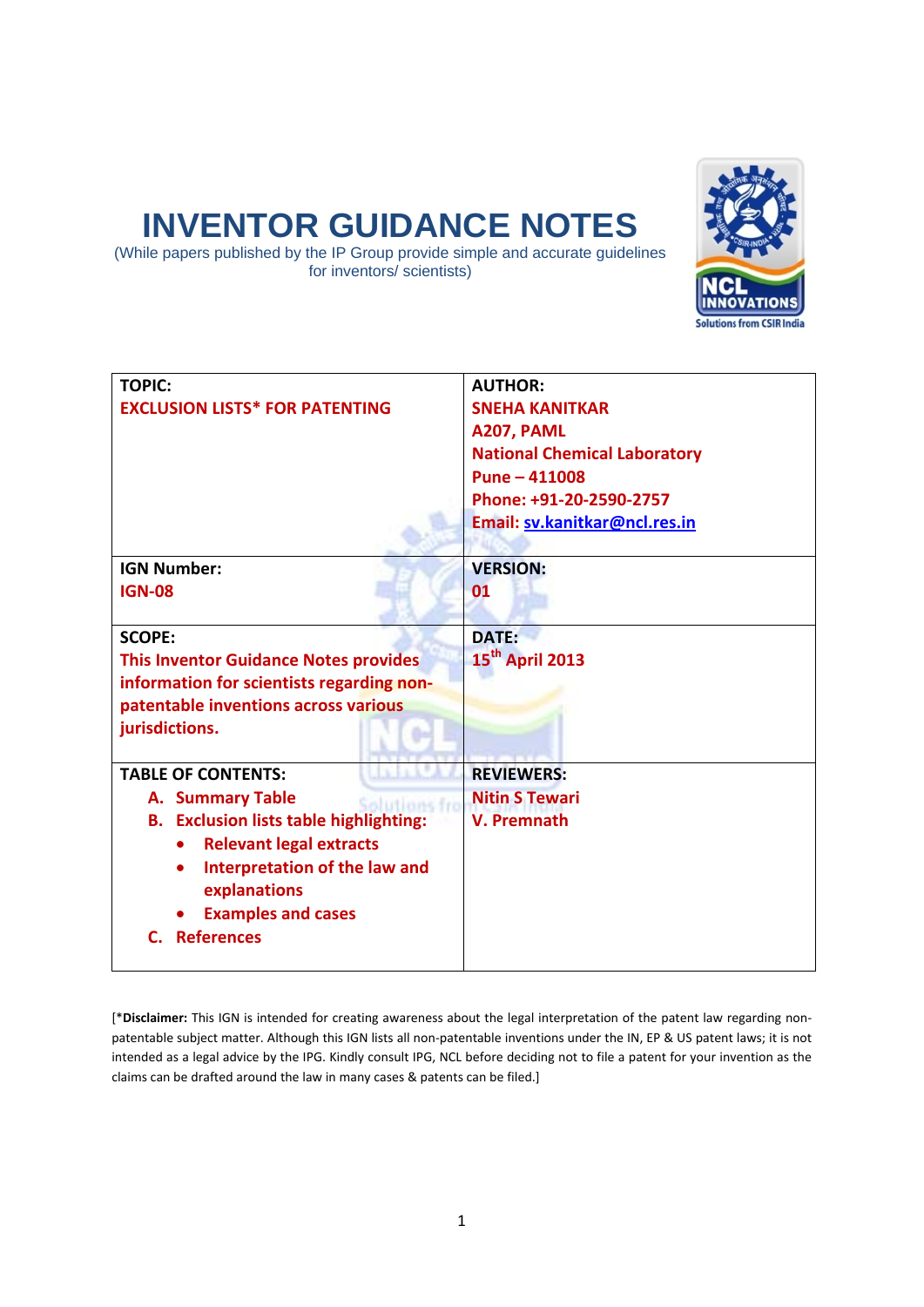# **A. SUMMARY TABLE: COUNTRY SPECIFIC EXCLUSION LISTS FOR PATENTING**

|     | <b>INDIA</b>                                                                                                                                                                                                                                                                                                                                                                                                                                                                                           |                                                                                                     |
|-----|--------------------------------------------------------------------------------------------------------------------------------------------------------------------------------------------------------------------------------------------------------------------------------------------------------------------------------------------------------------------------------------------------------------------------------------------------------------------------------------------------------|-----------------------------------------------------------------------------------------------------|
| 1.  | Inventions which are frivolous or contrary to well established natural laws.                                                                                                                                                                                                                                                                                                                                                                                                                           | Eg: A method of showing<br>time on the basis of metric<br>system                                    |
| 2.  | Contrary to public order or morality or which causes serious prejudice to human,<br>animal or plant life or health or to the environment                                                                                                                                                                                                                                                                                                                                                               | Eg: Novel Guillotine<br>apparatus                                                                   |
| 3.  | Mere discovery of a scientific principle or the formulation of an abstract theory or<br>discovery of any living thing or non-living substance occurring in nature                                                                                                                                                                                                                                                                                                                                      | Eg: New species of Fish,<br>laws of gravity                                                         |
| 4.  | Mere discovery of a new form of a known substance which does not result in the<br>enhancement of the known efficacy of that substance or the mere discovery of any<br>new property or new use for a known substance or of the mere use of a known<br>process, machine or apparatus unless such known process results in a new product or<br>employs at least one new reactant.                                                                                                                         | Eg: Salts, esters, ethers,<br>polymorphs, metabolites,<br>pure form, particle size,<br>isomers, etc |
| 5.  | Substance obtained by a mere admixture resulting only in the aggregation of the<br>properties                                                                                                                                                                                                                                                                                                                                                                                                          | Eg: Fertilizer combination<br>without any synergistic<br>effect                                     |
| 6.  | Mere arrangement or re-arrangement or duplication of known devices each<br>functioning independently of one another in a known way                                                                                                                                                                                                                                                                                                                                                                     | Eg: An umbrella fitted with<br>a torch.                                                             |
| 7.  | Method of agriculture or horticulture                                                                                                                                                                                                                                                                                                                                                                                                                                                                  | Eg: Farming technique                                                                               |
| 8.  | Process for the medicinal, surgical, curative, prophylactic, diagnostic, therapeutic or<br>other treatment of human beings or any process for a similar treatment of animals to<br>render them free of disease or to increase their economic value or that of their<br>products.                                                                                                                                                                                                                       | Eg: Surgical methods                                                                                |
| 9.  | Plants and animals in whole or any part thereof other than micro-organisms but<br>including seeds, varieties and species and essentially biological processes for production<br>or propagation of plants and animals                                                                                                                                                                                                                                                                                   | Eg: Living organs                                                                                   |
| 10. | A mathematical or business method or a computer program per se or algorithms                                                                                                                                                                                                                                                                                                                                                                                                                           | Eg: Mathematical formulas                                                                           |
| 11. | A literary, dramatic, musical or artistic work or any other aesthetic creation<br>whatsoever including cinematographic works and television productions                                                                                                                                                                                                                                                                                                                                                | Eg: Cinematic films                                                                                 |
| 12. | Mere scheme or rule or method of performing mental act or method of playing game                                                                                                                                                                                                                                                                                                                                                                                                                       | Eg: A new game called<br>anti-chess which inverses<br>the normal rules of chess                     |
| 13. | <b>Presentation of information</b>                                                                                                                                                                                                                                                                                                                                                                                                                                                                     | Eg: Delivering lectures                                                                             |
| 14. | Topography of integrated circuits<br>Solutions from CSIR India                                                                                                                                                                                                                                                                                                                                                                                                                                         | Eg: Novel IC layouts                                                                                |
| 15. | An invention which, in effect, is traditional knowledge or which is an aggregation or<br>duplication of known properties of traditionally known component or components                                                                                                                                                                                                                                                                                                                                | Eg: Wound healing<br>property of turmeric                                                           |
| 16. | Inventions relating to atomic energy are not patentable                                                                                                                                                                                                                                                                                                                                                                                                                                                | Eg: Alpha-emitting radio<br>nuclides                                                                |
| 1.  | <b>USA</b><br>US laws on patenting are most liberal and hence there is no exclusion list as such. The rule of the land there is<br>whoever invents or discovers any new and useful process, machine, manufacture, or composition of matter, or any<br>new and useful improvement thereof, may obtain a patent therefore. US patent law also offers patent protection to<br>software, plants & designs.<br>However, un-ethical & inventions contradictory to moral values will not be allowed a patent. |                                                                                                     |
|     | <b>EUROPE</b>                                                                                                                                                                                                                                                                                                                                                                                                                                                                                          |                                                                                                     |
| 1   | Inventions the commercial exploitation of which would be contrary to public order or morality                                                                                                                                                                                                                                                                                                                                                                                                          |                                                                                                     |
| 2   | Plant or animal varieties or essentially biological processes for the production of plants or animals; (Excluding                                                                                                                                                                                                                                                                                                                                                                                      |                                                                                                     |
| 3   | microbiological processes or the products thereof)<br>Methods for treatment of the human or animal body by surgery or therapy and diagnostic methods practised on the<br>human or animal body.                                                                                                                                                                                                                                                                                                         |                                                                                                     |
| 4   | EPC offers patent protection for computer program with a technical contribution. However, mathematical methods<br>and programs for computer are not patentable as such.                                                                                                                                                                                                                                                                                                                                |                                                                                                     |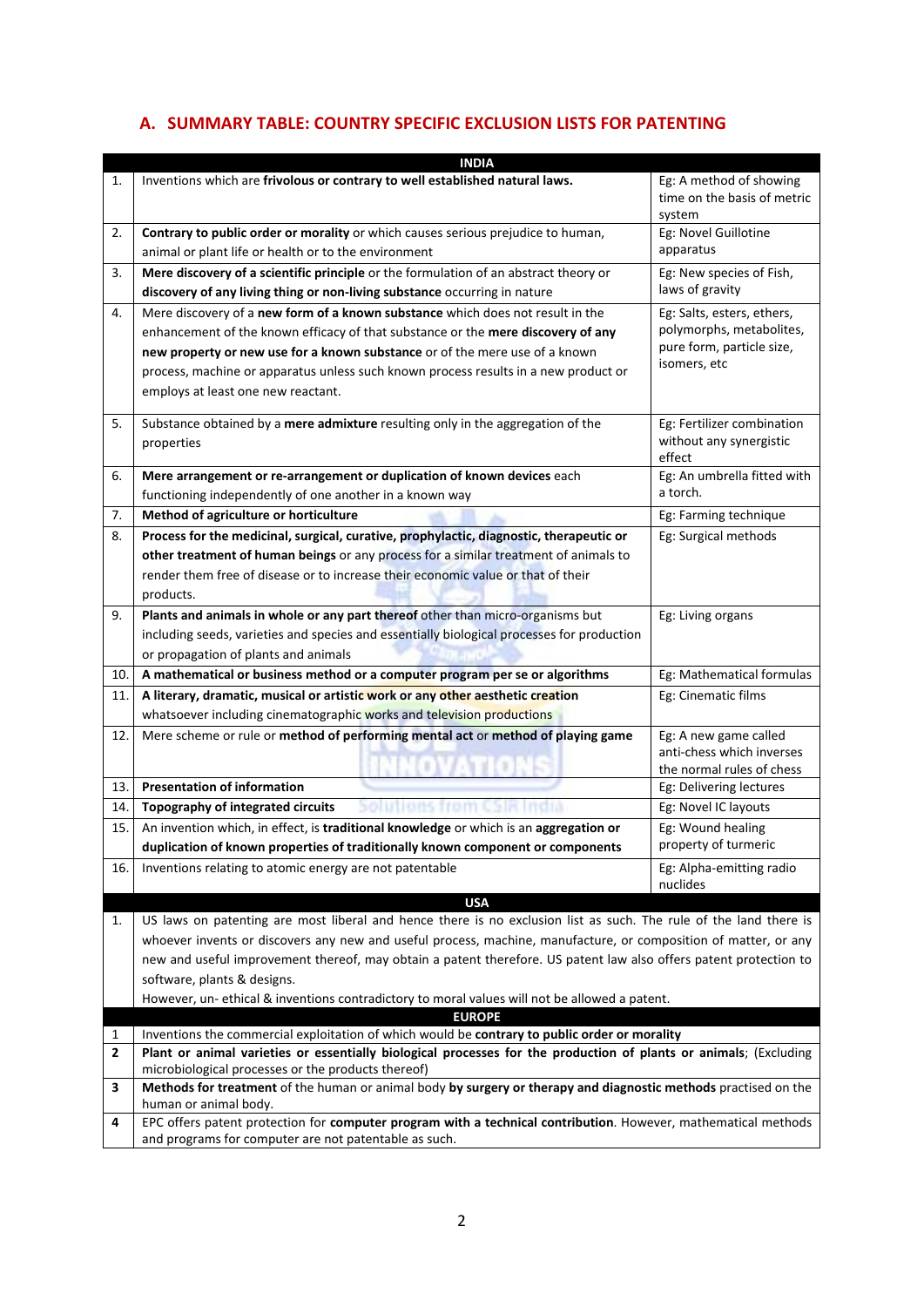# **B. EXCLUSION LISTS TABLE: Interpretation of the law & explanation based on examples & case studies**

|                                                                                                                                                                 | <b>INDIA: THE PATENTS ACT, 1970</b>                                                                                                                                                                              |  |  |  |  |
|-----------------------------------------------------------------------------------------------------------------------------------------------------------------|------------------------------------------------------------------------------------------------------------------------------------------------------------------------------------------------------------------|--|--|--|--|
|                                                                                                                                                                 | Section 3: What are not inventions                                                                                                                                                                               |  |  |  |  |
|                                                                                                                                                                 | The following are not inventions within the meaning of this Act, $-$                                                                                                                                             |  |  |  |  |
|                                                                                                                                                                 |                                                                                                                                                                                                                  |  |  |  |  |
| 1                                                                                                                                                               | Anything frivolous or contrary to well established natural laws:                                                                                                                                                 |  |  |  |  |
|                                                                                                                                                                 | Merely making in one piece, articles, previously made in two or more pieces is frivolous. Mere usefulness is not sufficient.                                                                                     |  |  |  |  |
|                                                                                                                                                                 | <b>Examples:</b>                                                                                                                                                                                                 |  |  |  |  |
| a. "A method of showing time on the basis of metric system" wherein dial of time piece having three hands for indicating, hour, minutes and seconds was divided |                                                                                                                                                                                                                  |  |  |  |  |
|                                                                                                                                                                 | into 10 parts for hours, each hour into 100 minutes and each minute into 100 seconds. The invention was held frivolous and not considered a patentable<br>invention. (Indian patent application No. 101/BOM/72). |  |  |  |  |
|                                                                                                                                                                 | b. Merely making in one piece, articles previously made in two or more pieces is frivolous. Mere usefulness is not sufficient [Indian Vacuum Brake' Company Ltd<br>v. Laurd (AIR 1962, Cal 152)].                |  |  |  |  |
|                                                                                                                                                                 |                                                                                                                                                                                                                  |  |  |  |  |
| $\overline{2}$                                                                                                                                                  | Contrary to public order or morality or which causes serious prejudice to human, animal or plant life or health or to the environment:                                                                           |  |  |  |  |
|                                                                                                                                                                 | This clause bars the patentability of inventions, the commercial exploitation of which could be potentially harmful to the well being of Human beings & other life                                               |  |  |  |  |
|                                                                                                                                                                 | forms as well as the ecosystem.                                                                                                                                                                                  |  |  |  |  |
|                                                                                                                                                                 | <b>Examples:</b>                                                                                                                                                                                                 |  |  |  |  |
|                                                                                                                                                                 | a. The terminator gene technology is the name given to proposed methods for restricting the reproduction of genetically modified plants by causing second                                                        |  |  |  |  |
|                                                                                                                                                                 | generation seeds to be sterile. Initially developed as a concept by the United States Department of Agriculture and multinational seed companies, Terminator                                                     |  |  |  |  |
|                                                                                                                                                                 | seeds have not been commercialized anywhere in the world due to opposition from farmers, indigenous peoples, NGOs, and some governments. In 2000, the                                                            |  |  |  |  |
|                                                                                                                                                                 | United Nations Convention on Biological Diversity recommended a de facto moratorium on field-testing and commercial sale of terminator seeds; the                                                                |  |  |  |  |
|                                                                                                                                                                 | moratorium was re-affirmed in 2006. India and Brazil have passed national laws to prohibit the technology. <sup>8</sup>                                                                                          |  |  |  |  |
|                                                                                                                                                                 | b. An automated guillotine used for the decapitation of human beings cannot be the subject matter of a patentable invention.                                                                                     |  |  |  |  |
|                                                                                                                                                                 | A patent for a method of adulteration of food will also be excluded from patentability.                                                                                                                          |  |  |  |  |
| $\overline{\mathbf{3}}$                                                                                                                                         | Mere discovery of a scientific principle or the formulation of an abstract theory or discovery of any living thing or non-living substance occurring in nature                                                   |  |  |  |  |
|                                                                                                                                                                 | Explanation: Scientific principles as such are not patentable irrespective of the fact how revolutionary these might be. But if someone comes up with a practical                                                |  |  |  |  |
|                                                                                                                                                                 | application of such a theory, then it shall be a patentable invention.                                                                                                                                           |  |  |  |  |
|                                                                                                                                                                 | Further, discovery of any living or non-living substance occurring in nature is not patentable.                                                                                                                  |  |  |  |  |
|                                                                                                                                                                 | Example:                                                                                                                                                                                                         |  |  |  |  |
|                                                                                                                                                                 | a.X-ray diffraction pattern of diamond in itself is not patentable. But a method of identifying diamonds by means of photographic records of their X-ray                                                         |  |  |  |  |
|                                                                                                                                                                 | diffraction patterns is patentable.                                                                                                                                                                              |  |  |  |  |
|                                                                                                                                                                 |                                                                                                                                                                                                                  |  |  |  |  |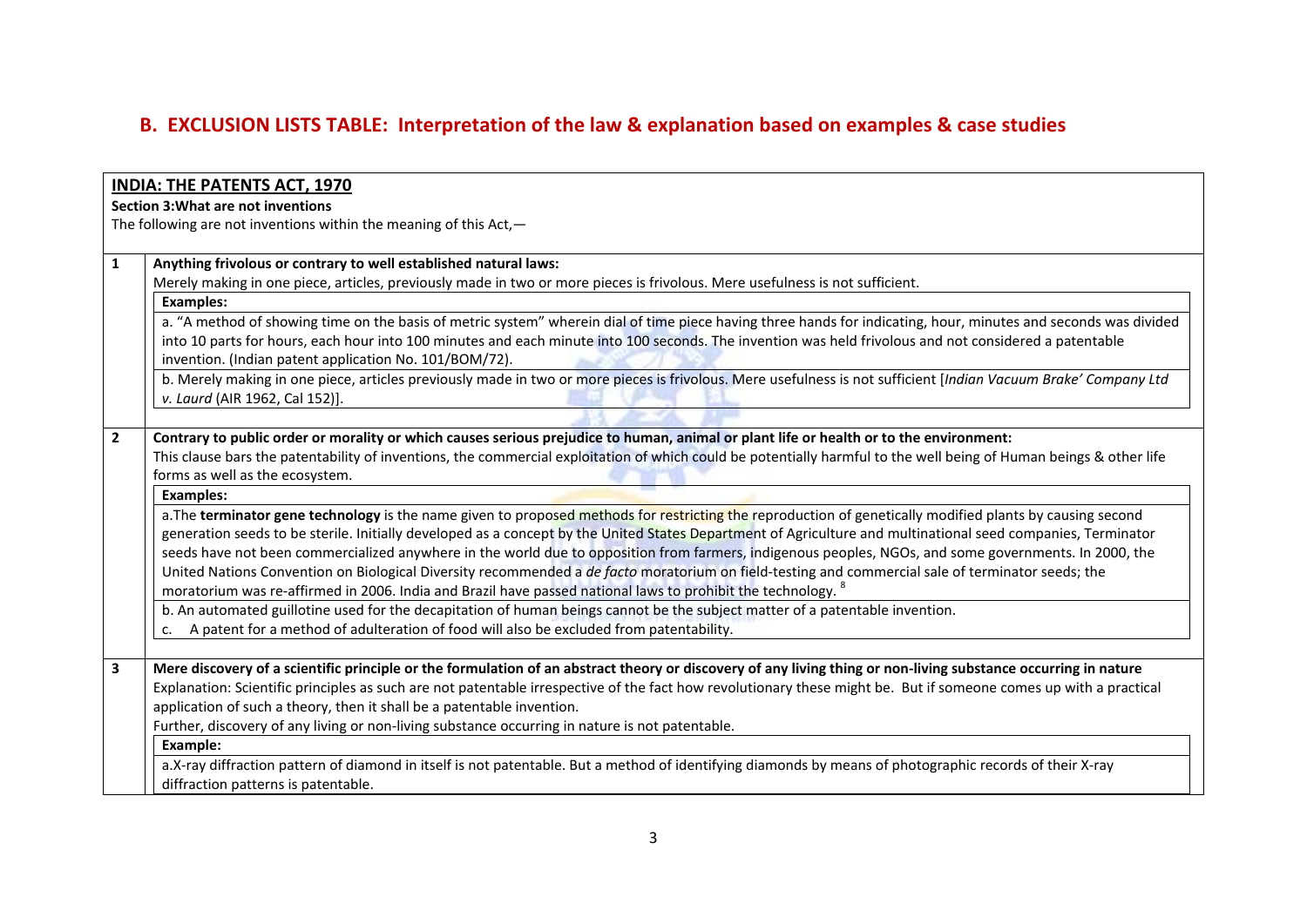|   | matter of a process patent as substantial human intervention is involved.                                                                    |                                                                              |                                                               | B. Genes present in living organisms are non-patentable. However, if someone invents the method of isolating a gene, it shall be considered as patentable subject                                                                                                                                                                                                                                                                                                                                                                                                                                                               |                                                                    |
|---|----------------------------------------------------------------------------------------------------------------------------------------------|------------------------------------------------------------------------------|---------------------------------------------------------------|---------------------------------------------------------------------------------------------------------------------------------------------------------------------------------------------------------------------------------------------------------------------------------------------------------------------------------------------------------------------------------------------------------------------------------------------------------------------------------------------------------------------------------------------------------------------------------------------------------------------------------|--------------------------------------------------------------------|
| 4 | product or employs at least one new reactant.                                                                                                |                                                                              |                                                               | Mere discovery of a new form of a known substance which does not result in the enhancement of the known efficacy of that substance or the mere discovery of<br>any new property or new use for a known substance or of the mere use of a known process, machine or apparatus unless such known process results in a new<br>1. Salts, esters, ethers, polymorphs, metabolites, pure form, particle size, isomers, mixtures of isomers, complexes, combinations and other derivatives of known<br>substance shall be considered to be the same substance, unless they differ significantly in properties with regard to efficacy. |                                                                    |
|   | Example:                                                                                                                                     |                                                                              |                                                               | 1. A patent was granted to Roche on an anti-HIV pro-drug Valganciclovir per se & its crystalline form which is a new from of a known drug Ganciclovir. This patent<br>was granted since Roche was able to prove that the prodrug Valganciclovir is more efficacious by showing that the known drug Ganciclovir has poor bioavailability<br>when administered orally & Valganciclovir offers a solution to this problem by being more bioavailable when administered orally.                                                                                                                                                     |                                                                    |
|   | Case Study 1:                                                                                                                                |                                                                              |                                                               |                                                                                                                                                                                                                                                                                                                                                                                                                                                                                                                                                                                                                                 |                                                                    |
|   | <b>The case</b>                                                                                                                              |                                                                              | <b>The Verdict</b>                                            | <b>Basis of judgement</b>                                                                                                                                                                                                                                                                                                                                                                                                                                                                                                                                                                                                       |                                                                    |
|   | Pre-grant opposition by Torrent Pharmaceuticals                                                                                              |                                                                              | Application was                                               | The Controller in his decision dated 12th June, 2007 held that "the present                                                                                                                                                                                                                                                                                                                                                                                                                                                                                                                                                     |                                                                    |
|   | against Warner-Lambert's application for the                                                                                                 |                                                                              | refused, inter alia,                                          | invention provides a new form of known substance either in anhydrous or                                                                                                                                                                                                                                                                                                                                                                                                                                                                                                                                                         |                                                                    |
|   | crystalline form III of atorvastatin and hydrates.                                                                                           |                                                                              | under the provisions                                          | hydrated form III of Atorvastatine having same therapeutic activity and in the                                                                                                                                                                                                                                                                                                                                                                                                                                                                                                                                                  |                                                                    |
|   | Patent application No. 1577/DEL/1996.                                                                                                        |                                                                              | of section 3(d) of the                                        | same field. It only claims some improvement in physical property, which does not                                                                                                                                                                                                                                                                                                                                                                                                                                                                                                                                                |                                                                    |
|   | Atorvastatin (marketed as Lipitor) is a compound                                                                                             |                                                                              | Patents Act, 1970.                                            | make any change in therapeutic efficacy of the compound as compared to the                                                                                                                                                                                                                                                                                                                                                                                                                                                                                                                                                      |                                                                    |
|   | used to lower blood cholesterol.                                                                                                             | prior art compound. Therefore this new form does not qualify the requirement |                                                               |                                                                                                                                                                                                                                                                                                                                                                                                                                                                                                                                                                                                                                 |                                                                    |
|   | under section 3(d)."                                                                                                                         |                                                                              |                                                               |                                                                                                                                                                                                                                                                                                                                                                                                                                                                                                                                                                                                                                 |                                                                    |
|   | Case Study 2:                                                                                                                                |                                                                              |                                                               |                                                                                                                                                                                                                                                                                                                                                                                                                                                                                                                                                                                                                                 |                                                                    |
|   | <b>The Verdict</b><br><b>The Case</b><br>The Impact<br>India has refused protection for Glivec on the grounds that it is not a new medicine, |                                                                              |                                                               |                                                                                                                                                                                                                                                                                                                                                                                                                                                                                                                                                                                                                                 |                                                                    |
|   | On April 1, 2013, the Supreme                                                                                                                |                                                                              |                                                               |                                                                                                                                                                                                                                                                                                                                                                                                                                                                                                                                                                                                                                 | Public-health groups in developing                                 |
|   | Court upheld the Intellectual                                                                                                                |                                                                              | but an amended version of a known compound.                   | The patent application had initially been rejected by the Controller of Patents in                                                                                                                                                                                                                                                                                                                                                                                                                                                                                                                                              | nations praised the judging on                                     |
|   | Property Appellate Board's decision<br>to deny patent protection to                                                                          |                                                                              |                                                               | 2006, after hearing 5 pre-grant oppositions filed by various generic pharmaceutical                                                                                                                                                                                                                                                                                                                                                                                                                                                                                                                                             | account that it protects Indian<br>companies that produce low-cost |
|   | Novartis's application covering a                                                                                                            |                                                                              |                                                               | companies including Ranbaxy, Cipla, Hetero and one patients group - the Cancer                                                                                                                                                                                                                                                                                                                                                                                                                                                                                                                                                  | generic forms of drugs such as                                     |
|   | beta crystalline form of imatinib                                                                                                            |                                                                              |                                                               | Patient Aid Association (CPAA). Novartis had initially filed an appeal with the Madras                                                                                                                                                                                                                                                                                                                                                                                                                                                                                                                                          | Glivec, allowing them to continue                                  |
|   | (1602/MAS/1998) - the medicine                                                                                                               |                                                                              |                                                               | High Court which subsequently transferred the appeal to the Intellectual Property                                                                                                                                                                                                                                                                                                                                                                                                                                                                                                                                               | producing and, most importantly,                                   |
|   | Novartis brands as Glivec, and                                                                                                               |                                                                              |                                                               | Appellate Board (IPAB). In a separate petition Novartis had also unsuccessfully                                                                                                                                                                                                                                                                                                                                                                                                                                                                                                                                                 | exporting their cheaper product to                                 |
|   | which is very effective against the                                                                                                          |                                                                              |                                                               | challenged Section 3(d) of the Patents Act before the Madras High Court. In 2009,                                                                                                                                                                                                                                                                                                                                                                                                                                                                                                                                               | developing nations in Asia and                                     |
|   | form of cancer known as chronic                                                                                                              |                                                                              | the IPAB upheld the rejection by the Controller.              |                                                                                                                                                                                                                                                                                                                                                                                                                                                                                                                                                                                                                                 | Africa. Currently in India, Glivec                                 |
|   | myeloid leukaemia (CML). The                                                                                                                 |                                                                              |                                                               | Supreme Court had considered the entire case de novo despite it being an appeal                                                                                                                                                                                                                                                                                                                                                                                                                                                                                                                                                 | treatments cost \$1,900 per month,                                 |
|   | judgment marked a crucial                                                                                                                    |                                                                              | from the IPAB, which had itself delivered a lengthy judgment. |                                                                                                                                                                                                                                                                                                                                                                                                                                                                                                                                                                                                                                 | whereas generic forms of the drug                                  |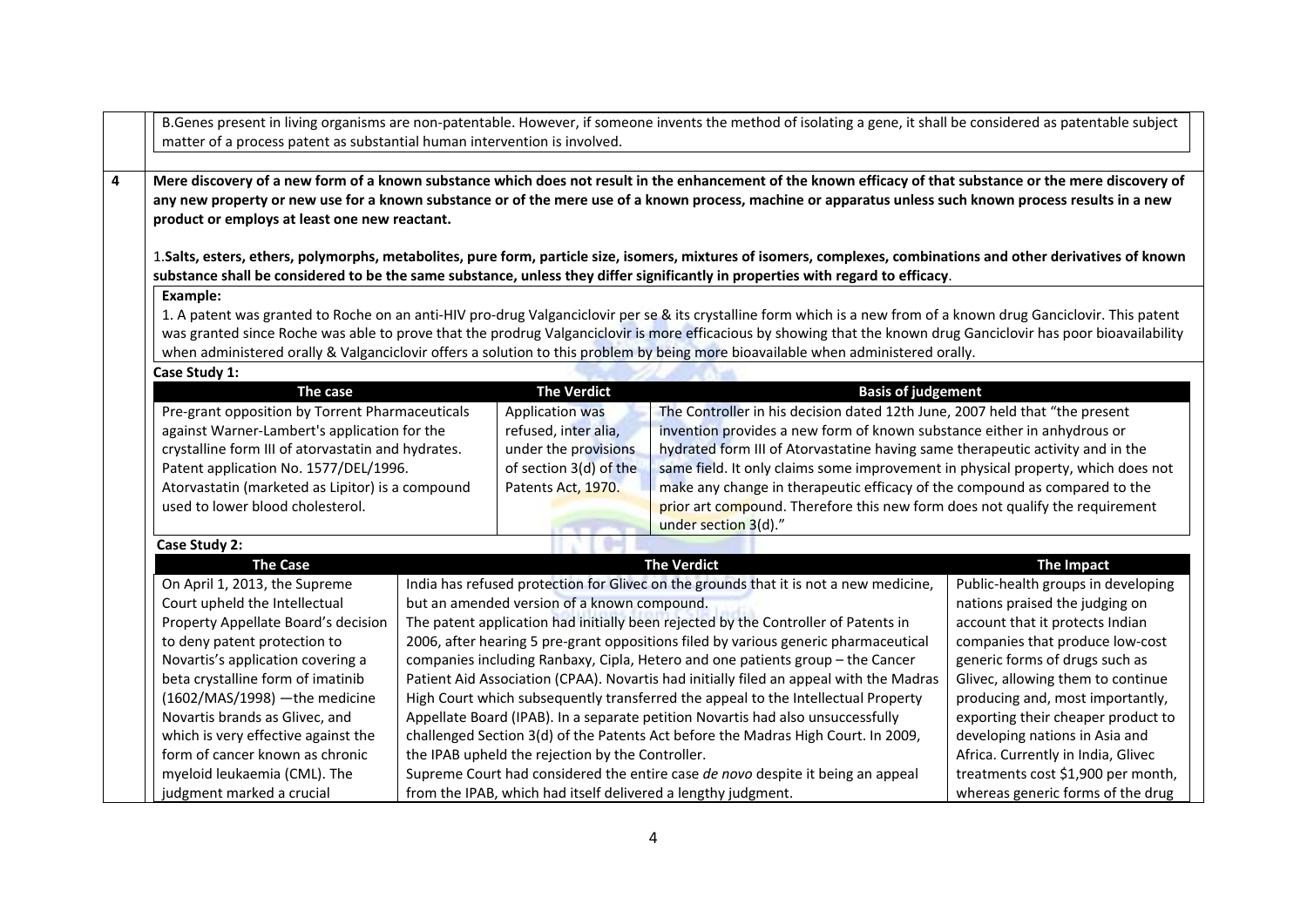| 2.A mere discovery of a new property of known substance is not considered patentable. For instance, the paracetamol has antipyretic property. Further discovery<br>of new property of paracetamol as analgesic cannot be patented.<br>Example:<br>Ethyl alcohol is used as solvent but further discovery of its new property as anti knocking, thereby making it usable as fuel, cannot be considered patentable.<br>3.A mere discovery of new use of known substance is not considered patentable. For instance, new use of Aspirin for treatment of the cardiovascular disease,<br>which was earlier used for analgesic purpose, is not patentable. However, a new and alternative process for preparing Aspirin is patentable. Similarly, the new use of<br>methyl alcohol as antifreeze in automobiles. The use of methanol as a solvent is known in the prior art.<br>Example: A new use of Chloroquine for Sarcoidosis (a fungal disease) and for Infectious mononucleosis (a viral disease) and for Diabetic Neuritis (inflammation of<br>nerves) is not patentable.<br>Case study:<br><b>The details</b><br>The case<br>The verdict<br>Patent application No.<br>The invention was related to pharmaceutical composition exhibiting anti-phlogistic,<br>It was held by the Controller that the active<br>782/CAL/l981, dated<br>antipyretic and analgesic activity and high gastroenteric tolerance in unit doses form<br>compound such as imidazole salicylate was<br>which contained imidazol salicylate as the active ingredient in the amount of 100-600<br>13th July, 1981, an<br>known in the art and applicant could not<br>mg and an inert carrier was claimed which was later amended to a process for the<br>develop any special property or even improve<br>invention<br>related to<br>preparation of novel composition containing imidazole salicylate having formula 1, as<br>upon the property of the compound to be<br>the active principle. The invention was characterized in a product that was previously<br>mixed up with the usual carrier to form the<br>pharmaceutical<br>obtained by reacting, mole by mole, acetylsalicylic acid with imidazole in an inert<br>composition exhibiting<br>composition. Furthermore, the description<br>organic solvent and that, using the solid product obtained in the reaction after<br>anti-phlogistic,<br>contained no indication of using any special<br>antipyretic<br>purification by recrystalization, homogenous composition were produced with<br>type of solvent for its purification by re-<br>pharmaceutically acceptable vehicles suitable for oral, parental or topical<br>crystallization and, therefore, the invention<br>and analgesic activity<br>was not patentable under section 3(d) of the<br>and high gastroenteric<br>administration. | conclusion to a saga that has been<br>several decades in the making. | On the merits, not only did Novartis lose its main ground of appeal regarding<br>Section 3(d) but it also lost the points raised by the generics in their cross-appeals<br>against certain aspects of the IPAB's judgment. | go for about \$175 per month. |
|---------------------------------------------------------------------------------------------------------------------------------------------------------------------------------------------------------------------------------------------------------------------------------------------------------------------------------------------------------------------------------------------------------------------------------------------------------------------------------------------------------------------------------------------------------------------------------------------------------------------------------------------------------------------------------------------------------------------------------------------------------------------------------------------------------------------------------------------------------------------------------------------------------------------------------------------------------------------------------------------------------------------------------------------------------------------------------------------------------------------------------------------------------------------------------------------------------------------------------------------------------------------------------------------------------------------------------------------------------------------------------------------------------------------------------------------------------------------------------------------------------------------------------------------------------------------------------------------------------------------------------------------------------------------------------------------------------------------------------------------------------------------------------------------------------------------------------------------------------------------------------------------------------------------------------------------------------------------------------------------------------------------------------------------------------------------------------------------------------------------------------------------------------------------------------------------------------------------------------------------------------------------------------------------------------------------------------------------------------------------------------------------------------------------------------------------------------------------------------------------------------------------------------------------------------------------------------------------------------------------------------------------------------------------------------------------------------------------------------------------------------------------------------------------------------------------------------|----------------------------------------------------------------------|----------------------------------------------------------------------------------------------------------------------------------------------------------------------------------------------------------------------------|-------------------------------|
|                                                                                                                                                                                                                                                                                                                                                                                                                                                                                                                                                                                                                                                                                                                                                                                                                                                                                                                                                                                                                                                                                                                                                                                                                                                                                                                                                                                                                                                                                                                                                                                                                                                                                                                                                                                                                                                                                                                                                                                                                                                                                                                                                                                                                                                                                                                                                                                                                                                                                                                                                                                                                                                                                                                                                                                                                                 |                                                                      |                                                                                                                                                                                                                            |                               |
|                                                                                                                                                                                                                                                                                                                                                                                                                                                                                                                                                                                                                                                                                                                                                                                                                                                                                                                                                                                                                                                                                                                                                                                                                                                                                                                                                                                                                                                                                                                                                                                                                                                                                                                                                                                                                                                                                                                                                                                                                                                                                                                                                                                                                                                                                                                                                                                                                                                                                                                                                                                                                                                                                                                                                                                                                                 |                                                                      |                                                                                                                                                                                                                            |                               |
|                                                                                                                                                                                                                                                                                                                                                                                                                                                                                                                                                                                                                                                                                                                                                                                                                                                                                                                                                                                                                                                                                                                                                                                                                                                                                                                                                                                                                                                                                                                                                                                                                                                                                                                                                                                                                                                                                                                                                                                                                                                                                                                                                                                                                                                                                                                                                                                                                                                                                                                                                                                                                                                                                                                                                                                                                                 |                                                                      |                                                                                                                                                                                                                            |                               |
|                                                                                                                                                                                                                                                                                                                                                                                                                                                                                                                                                                                                                                                                                                                                                                                                                                                                                                                                                                                                                                                                                                                                                                                                                                                                                                                                                                                                                                                                                                                                                                                                                                                                                                                                                                                                                                                                                                                                                                                                                                                                                                                                                                                                                                                                                                                                                                                                                                                                                                                                                                                                                                                                                                                                                                                                                                 |                                                                      |                                                                                                                                                                                                                            |                               |
|                                                                                                                                                                                                                                                                                                                                                                                                                                                                                                                                                                                                                                                                                                                                                                                                                                                                                                                                                                                                                                                                                                                                                                                                                                                                                                                                                                                                                                                                                                                                                                                                                                                                                                                                                                                                                                                                                                                                                                                                                                                                                                                                                                                                                                                                                                                                                                                                                                                                                                                                                                                                                                                                                                                                                                                                                                 | tolerance.                                                           | Act.                                                                                                                                                                                                                       |                               |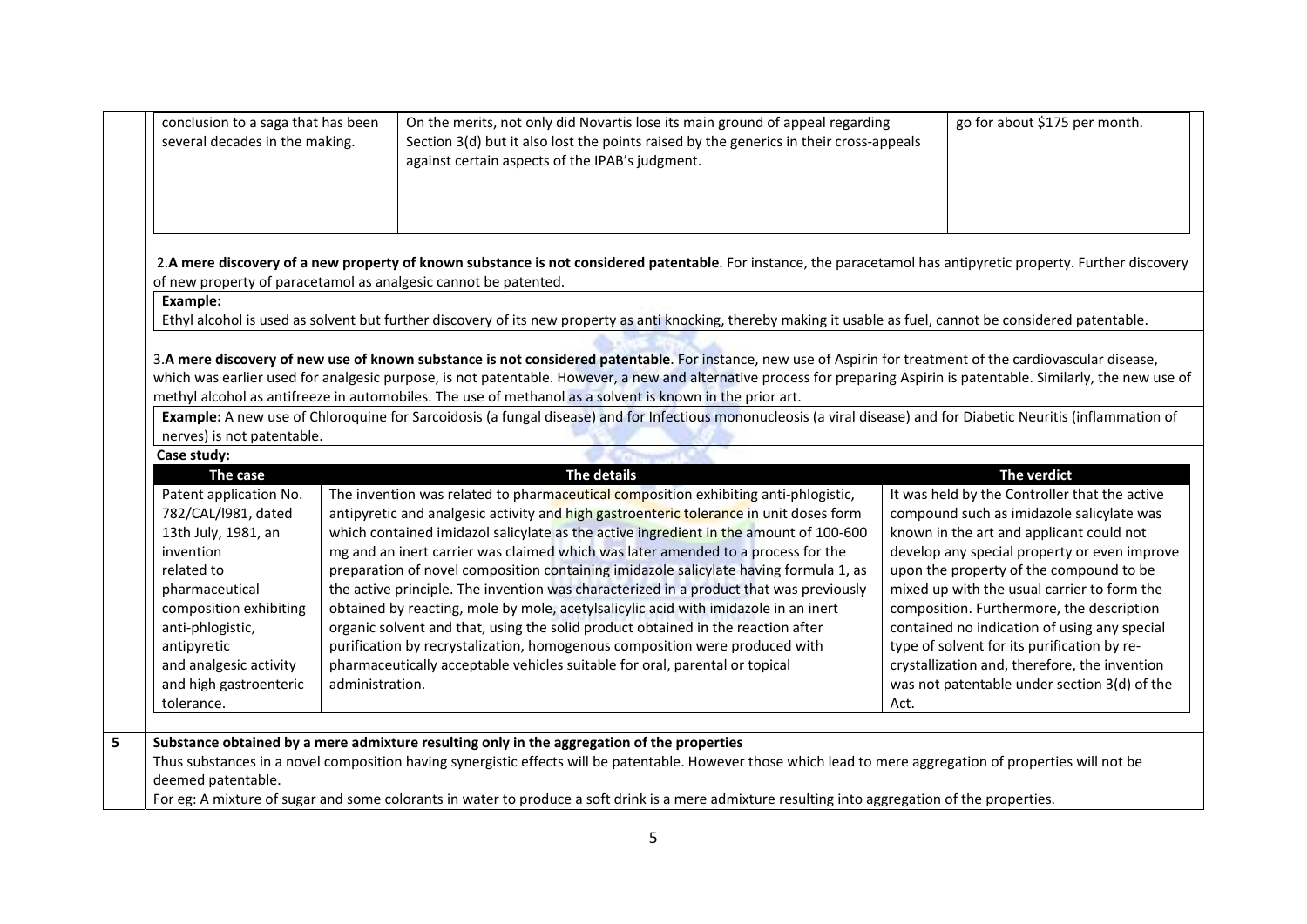| <b>Case Study:</b><br><b>The Case</b>                                                                                                       | The verdict                                                                                                                                                                                                                                                                                                                                                                                                                                                                                                                                                                                                                                                                                                                                                         |  |
|---------------------------------------------------------------------------------------------------------------------------------------------|---------------------------------------------------------------------------------------------------------------------------------------------------------------------------------------------------------------------------------------------------------------------------------------------------------------------------------------------------------------------------------------------------------------------------------------------------------------------------------------------------------------------------------------------------------------------------------------------------------------------------------------------------------------------------------------------------------------------------------------------------------------------|--|
| Patent application No.<br>63/BOM/75 for an<br>invention relating to an<br>antiperspirant composition<br>filed by Hindustan Lever<br>Limited | It was held by the Controller that an admixture having only the aggregation of the individual properties of the components thereof<br>is not an invention within the meaning of the Act and is thus not patentable, A process for producing such an admixture is also not<br>patentable. In case the presence of one or more components of the composition influence the properties of the other components<br>of the composition with the result that the ultimate properties of the composition would be different from the aggregation of the<br>individual properties of the components thereof, such an admixture would be patentable under the Patents Act, 1970.                                                                                             |  |
| Patent No. 143270 for the<br>invention entitled "A<br>fertiliser composition"                                                               | It was held that alleged invention falls within sub-section (e) of Section 3 of the Act, i.e. "not an invention or not patentable" as the<br>crop nutrient properties of the constituents like zinc sulphate, manganese sulphate, copper sulphate and magnesium sulphate were<br>known as seen from know-how report and the steps of grinding, mixing and homogenizing were conventionally used in<br>manufacture of the fertiliser.                                                                                                                                                                                                                                                                                                                                |  |
|                                                                                                                                             | Mere arrangement or re-arrangement or duplication of known devices each functioning independently of one another in a known way                                                                                                                                                                                                                                                                                                                                                                                                                                                                                                                                                                                                                                     |  |
| <b>Case Study:</b><br><b>The Verdict</b><br><b>The Case</b>                                                                                 |                                                                                                                                                                                                                                                                                                                                                                                                                                                                                                                                                                                                                                                                                                                                                                     |  |
| <b>Biswanath Prasad</b><br>Radhey Shyam v.<br><b>Hindustan Metal</b><br>Industries [1978]                                                   | It is important to bear in mind that in order to be patentable an improvement on something known before or a combination of different<br>matters already known, should be something more than a mere workshop improvement; and must independently satisfy the test of<br>invention or an 'inventive step'. To be patentable the improvement or the combination must produce a new result, or a new article or a<br>better or cheaper article than before. The combination of old known integers may be so combined that by their working inter relation they<br>produce a new process or improved result. Mere collocation of more than one integers or things, not involving the exercise of any<br>inventive faculty, does not qualify for the grant of a patent. |  |
| Insc 255 (13th<br>December, 1978)                                                                                                           | tions from CSIR India                                                                                                                                                                                                                                                                                                                                                                                                                                                                                                                                                                                                                                                                                                                                               |  |
|                                                                                                                                             | For eg: An umbrella fitted with a torch doesn't qualify as a patentable invention as both the umbrella & the torch function independently of each other & their<br>combination although useful is a mere workshop improvement, & hence doesn't qualify as a patentable invention.                                                                                                                                                                                                                                                                                                                                                                                                                                                                                   |  |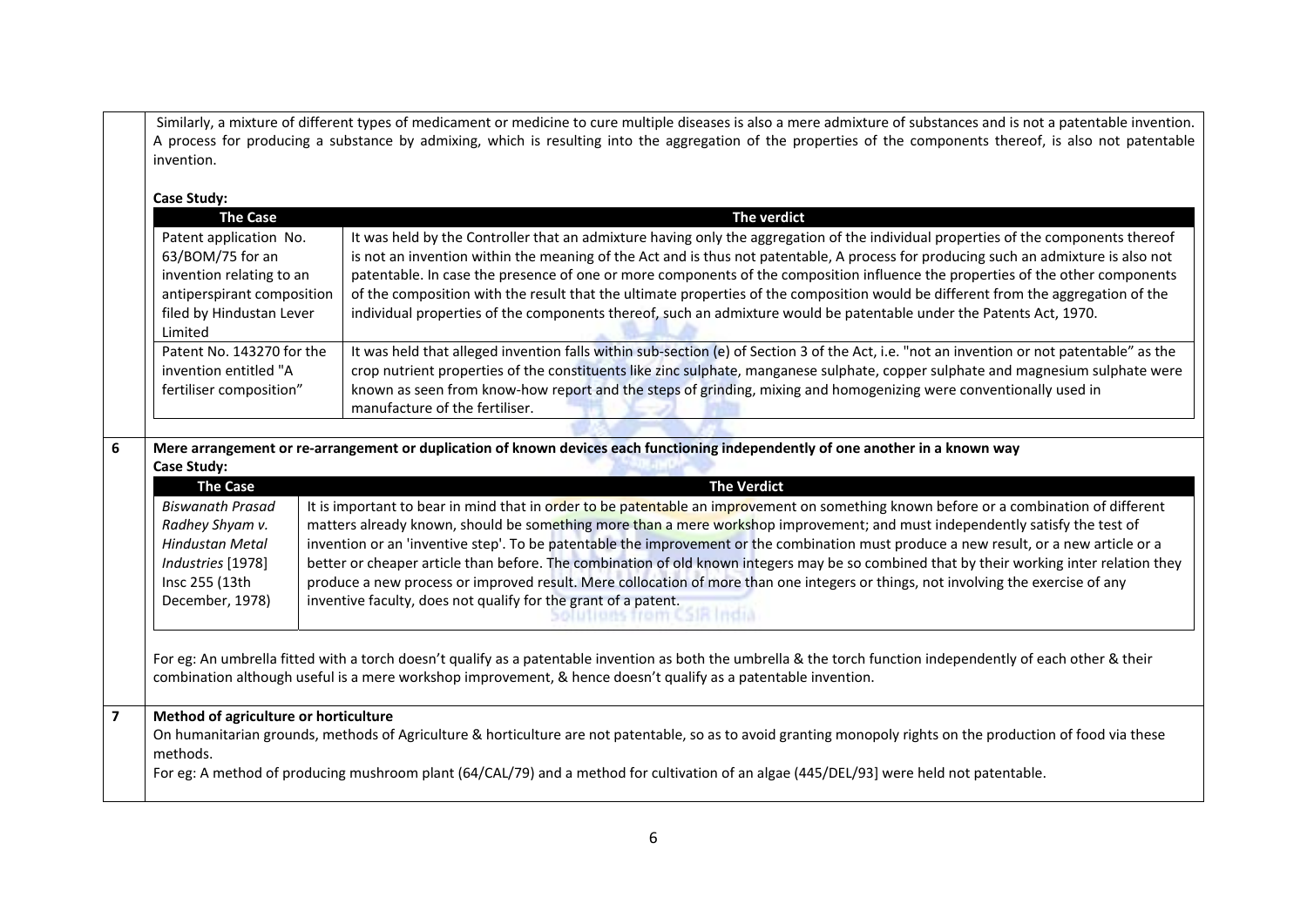**8**Process for the medicinal, surgical, curative, prophylactic, diagnostic, therapeutic or other treatment of human beings or any process for a similar treatment of animals to render them free of disease or to increase their economic value or that of their products.

‐An invention of <sup>a</sup> method of treatment of the human or animal body by surgery or therapy or of diagnosis practised on the human or animal body shall not be taken to be capable of industrial application and hence not Patentable. The art of curing illness cannot be said to be patentable.

#### **Example:**

- 1. A method of treatment of malignant tumour cells and method of removal of dental plaque and caries are not patentable, since they are held as treatment of human beings. Also, treatment of sheep for increasing wool yield (1958 RPC 85) was held as not patentable.
- 2. In *Unilever Limited (Davis1) Application*, [1983] RPC 219, it was observed that any method of surgical treatment, whether curative, prophylactic or cosmetic, is not patentable. This view was upheld in an another case also, while refusing to allow claims to <sup>a</sup> method of implanting an embryo transplant from <sup>a</sup> donor mammal into the uterus of <sup>a</sup> recipient mammal, since the method would necessarily have to be carried out by <sup>a</sup> surgeon or veterinary surgeon.

‐Patent may however be obtained for surgical, therapeutic or diagnostic instrument or apparatus. Also the manufacture of prostheses or artificial limbs and taking measurements therefore on the human body are patentable.

‐Similarly, methods of diagnosis practised on the human or animal body are excluded. However, methods of diagnosis performed on tissues or fluids, which have been permanently removed from the body, are, therefore, not excluded from patentability.

‐Methods of therapy carried out on materials temporarily removed from the body, for example, when blood is circulated through an apparatus while remaining in living communication with the body, are not patentable <sup>15</sup>

#### **Case Study :**

|   | The Invention                                                                                                                                                                                                                                                                   | The Case                                                                                                                                                                                                                                                                                                                                                                                                                                                                    | The Verdict                                                                                                                                                                                                                                |
|---|---------------------------------------------------------------------------------------------------------------------------------------------------------------------------------------------------------------------------------------------------------------------------------|-----------------------------------------------------------------------------------------------------------------------------------------------------------------------------------------------------------------------------------------------------------------------------------------------------------------------------------------------------------------------------------------------------------------------------------------------------------------------------|--------------------------------------------------------------------------------------------------------------------------------------------------------------------------------------------------------------------------------------------|
|   | In Ciba-Geigy AG's Application, (BL                                                                                                                                                                                                                                             | The applicants contended that the composition when administered to an                                                                                                                                                                                                                                                                                                                                                                                                       | The hearing officer considered that such                                                                                                                                                                                                   |
|   | 0/30/85) the objection was raised                                                                                                                                                                                                                                               | animal would prevent the reproduction of the helminthes and kill them should                                                                                                                                                                                                                                                                                                                                                                                                | an infestation was therefore a disease                                                                                                                                                                                                     |
|   | to certain claims for a method of<br>controlling parasitic helminthes<br>(worms which may develop in the<br>animal body, for example, in the<br>intestinal tract of animals such as<br>sheep) by the use of a particular<br>(novel and inventive) antihelmintic<br>composition. | they infest the animal, but without affecting the animal's body, and that its use<br>was therefore not "therapy". However, the applicants' specification made it<br>clear that an infestation of helminthes worms can result in restricted growth,<br>damage to the animals and even death, if not properly treated. Moreover, the<br>application made no mention of controlling helminthes by the use of the<br>composition in any environment other than the animal body. | requiring medical treatment of the<br>animal and that such treatment, whether<br>curative or Preventative, constituted<br>therapy practiced on the animal body<br>and consequently held that the claims in<br>question were not allowable. |
| 9 |                                                                                                                                                                                                                                                                                 | Plants and animals in whole or any part thereof other than micro-organisms but including seeds, varieties and species and essentially biological processes for                                                                                                                                                                                                                                                                                                              |                                                                                                                                                                                                                                            |
|   | production or propagation of plants and animals                                                                                                                                                                                                                                 |                                                                                                                                                                                                                                                                                                                                                                                                                                                                             |                                                                                                                                                                                                                                            |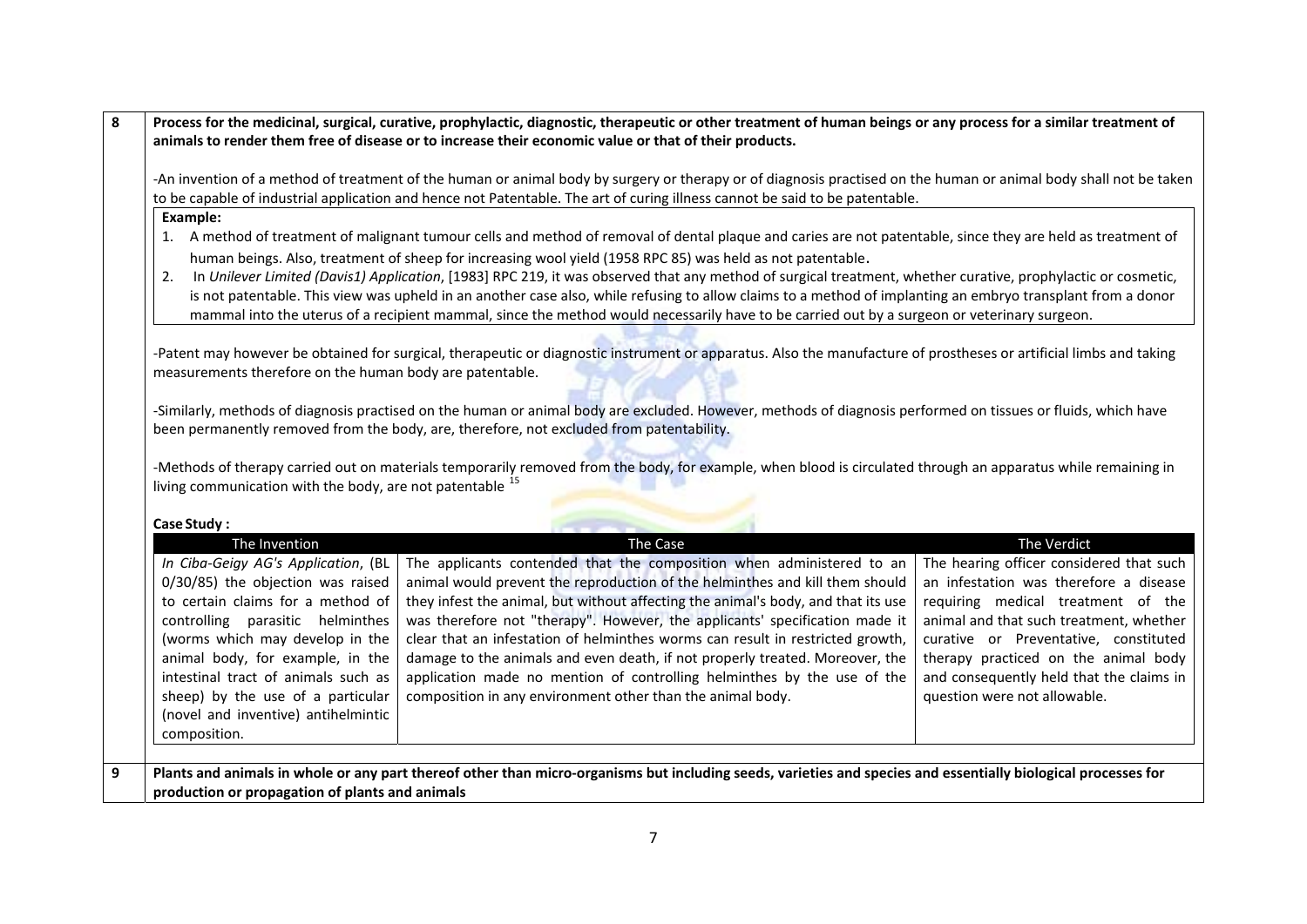|    | While plants and animals or any part of the plant or animal is not patentable, an exception is made in the case of micro-organisms. However, any discovered micro-<br>organism from the nature is not patentable.                                                                                                                              |                                                                                                                                                                                                                                                                                                                                                                                                                                                                                                                                                                                                                                                                                                                                                  |                                                                                                                                                                                                                                                                                                                                                                                                         |                                                                                                                                                                                                                                                                                                                                                                                                                                                |  |  |
|----|------------------------------------------------------------------------------------------------------------------------------------------------------------------------------------------------------------------------------------------------------------------------------------------------------------------------------------------------|--------------------------------------------------------------------------------------------------------------------------------------------------------------------------------------------------------------------------------------------------------------------------------------------------------------------------------------------------------------------------------------------------------------------------------------------------------------------------------------------------------------------------------------------------------------------------------------------------------------------------------------------------------------------------------------------------------------------------------------------------|---------------------------------------------------------------------------------------------------------------------------------------------------------------------------------------------------------------------------------------------------------------------------------------------------------------------------------------------------------------------------------------------------------|------------------------------------------------------------------------------------------------------------------------------------------------------------------------------------------------------------------------------------------------------------------------------------------------------------------------------------------------------------------------------------------------------------------------------------------------|--|--|
|    | Case<br><b>Details:</b>                                                                                                                                                                                                                                                                                                                        | <b>Case History:</b>                                                                                                                                                                                                                                                                                                                                                                                                                                                                                                                                                                                                                                                                                                                             | The Verdict:                                                                                                                                                                                                                                                                                                                                                                                            | <b>The Consequences:</b>                                                                                                                                                                                                                                                                                                                                                                                                                       |  |  |
|    | Dimminaco<br>AG<br>v.<br>Controller of<br>Patents and<br>Designs,<br>2002                                                                                                                                                                                                                                                                      | Dimminaco A.G., a Swiss company applied for patenting the<br>process for preparation of a live vaccine for Bursitis, an<br>infectious poultry disease. The invention involved a live<br>(attenuated) vaccine to combat the disease. [Indian Patent<br>Application No 136/CAL/98 titled Infectious Burisits Vaccine]<br>Patent office rejected the patent on the basis that an inventive<br>process must lead to manufacture of an article or a substance.<br>Statutory definition of 'manufacture' did not include a process<br>that resulted in a 'living organism' and hence the 'claim' did not<br>fall within Section 2(1) (j) of the Patent Act, 1970.                                                                                      | The patenting of a process relating to<br>manufacture of a product containing living<br>organisms, was strictly considered not<br>patentable in India until the year 2001.<br>However, in year 2002, Kolkatta High Court<br>held that, the dictionary meaning of<br>'manufacture' did not exclude from its<br>purview the process of preparing a vendible<br>commodity that contains a living organism. | The Calcutta High Court's decision in<br>Dimminaco AG v. Controller of Patents and<br>Designs, 2002 relating to patentability of<br>biotechnological process with living end<br>product is a milestone decision in Indian<br>context.<br>This was the first time in the history of the<br>Indian patent system that the patenting of a<br>process for the production of a product<br>containing living organisms was considered<br>legitimate. |  |  |
|    | Plant varieties are provided protection in India under the provisions of the Protection of Plant Varieties and Farmers' Rights Act, 2002.                                                                                                                                                                                                      |                                                                                                                                                                                                                                                                                                                                                                                                                                                                                                                                                                                                                                                                                                                                                  |                                                                                                                                                                                                                                                                                                                                                                                                         |                                                                                                                                                                                                                                                                                                                                                                                                                                                |  |  |
| 10 | A mathematical or business method or a computer program per se or algorithms<br>-Computer programs are not patentable per se under the Patent Act. However, those inventions which are in combination with hardware or provide a technical<br>output may be deemed patentable.<br>-Mathematical & business method are not patentable in India. |                                                                                                                                                                                                                                                                                                                                                                                                                                                                                                                                                                                                                                                                                                                                                  |                                                                                                                                                                                                                                                                                                                                                                                                         |                                                                                                                                                                                                                                                                                                                                                                                                                                                |  |  |
| 11 |                                                                                                                                                                                                                                                                                                                                                | A literary, dramatic, musical or artistic work or any other aesthetic creation whatsoever including cinematographic works and television productions;<br>-Writings, music, works of fine arts, paintings, sculptures, computer programmes, electronic databases, books, pamphlets, lectures, addresses, sermons, dramatic-<br>musical works, choreographic works, cinematographic works, drawing, architecture, engraving, lithography, photographic works, applied art, illustrations, maps,<br>plans, sketches, three-dimensional works relating to geography, topography, translations, adaptations, arrangements of music, multimedia productions, etc. are not<br>patentable. Such works fall within the domain of the Copyright Act, 1957. |                                                                                                                                                                                                                                                                                                                                                                                                         |                                                                                                                                                                                                                                                                                                                                                                                                                                                |  |  |
| 12 | Example:                                                                                                                                                                                                                                                                                                                                       | Mere scheme or rule or method of performing mental act or method of playing game;<br>-Method of performing mental act or method of playing game or a mere scheme or rule are as such excluded from patentability, because they are considered as<br>outcome of mere mental process.<br>a. Method of learning a language.                                                                                                                                                                                                                                                                                                                                                                                                                         |                                                                                                                                                                                                                                                                                                                                                                                                         |                                                                                                                                                                                                                                                                                                                                                                                                                                                |  |  |
|    | b. Method of playing chess.<br>c. Method of teaching.                                                                                                                                                                                                                                                                                          |                                                                                                                                                                                                                                                                                                                                                                                                                                                                                                                                                                                                                                                                                                                                                  |                                                                                                                                                                                                                                                                                                                                                                                                         |                                                                                                                                                                                                                                                                                                                                                                                                                                                |  |  |

 $\blacksquare$ 

┯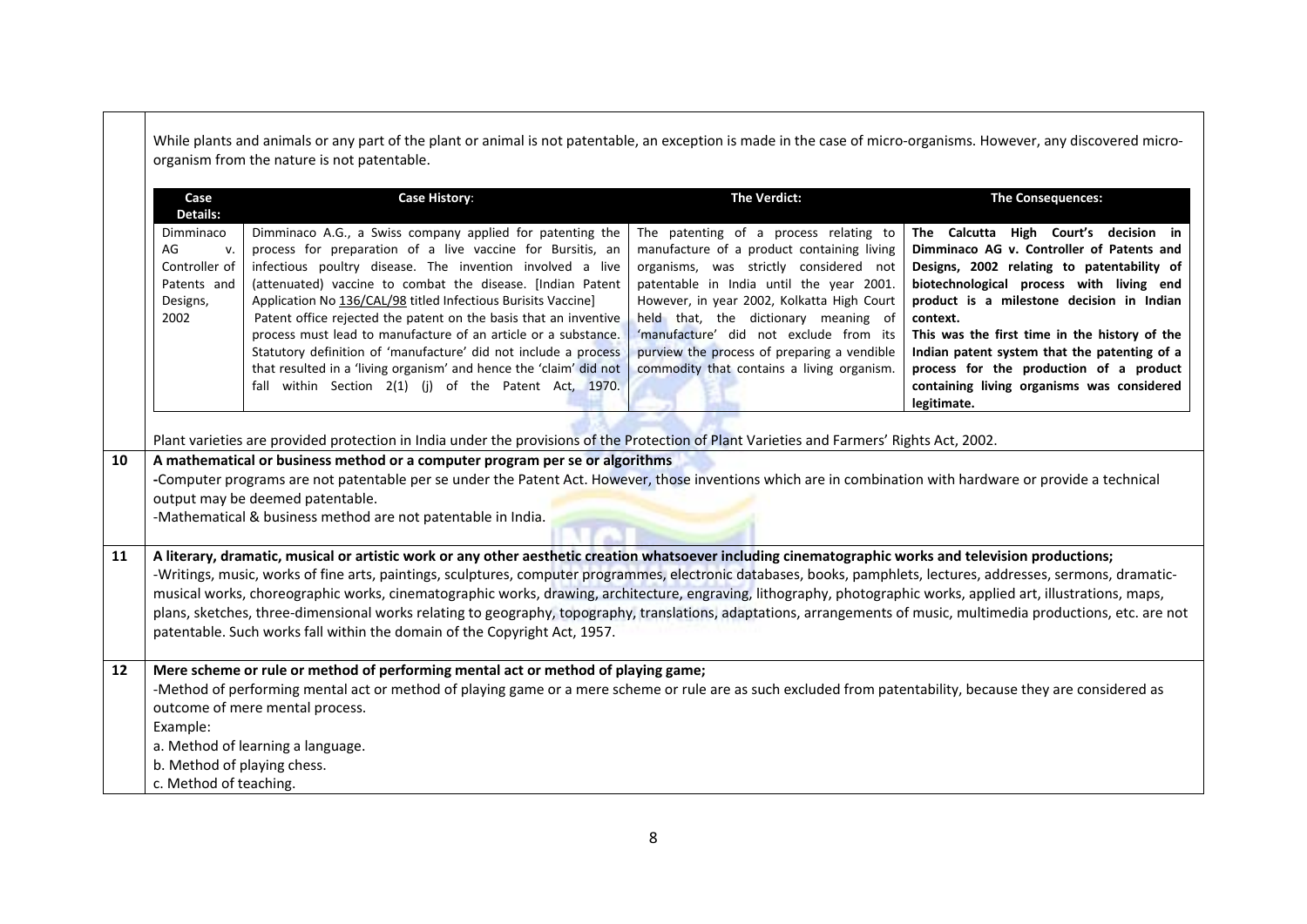|    | d. Method of learning                                                                                                                                                                                                                                                                                                                                                                                              |
|----|--------------------------------------------------------------------------------------------------------------------------------------------------------------------------------------------------------------------------------------------------------------------------------------------------------------------------------------------------------------------------------------------------------------------|
|    | e. Method of operating a machine or equipment as per the set of instructions                                                                                                                                                                                                                                                                                                                                       |
|    |                                                                                                                                                                                                                                                                                                                                                                                                                    |
| 13 | <b>Presentation of information;</b>                                                                                                                                                                                                                                                                                                                                                                                |
|    | -Any manner, means or method of expressing information whether visual, audible or tangible by words, codes, signals, symbols, diagrams or any other mode of<br>representation is not patentable. For example, a speech instruction means in the form of printed text where horizontal underlining indicated stress and vertical<br>separating lines divided the works into rhythmic groups is held not patentable. |
|    | For example:                                                                                                                                                                                                                                                                                                                                                                                                       |
|    | In the matter of application No. 94/CAL/2002, the Controller held, that patent system was meant for protecting only one kind of creativity, i.e., technological<br>creativity and since the claimed invention related to business method and method of presenting information, it was not allowed.                                                                                                                 |
| 14 | Topography of integrated circuits:                                                                                                                                                                                                                                                                                                                                                                                 |
|    | Since protection of Layout Designs of Integrated Circuits is governed separately under the Semiconductor Integrated Circuit Lay-out Designs Act, 2000, three-                                                                                                                                                                                                                                                      |
|    | dimensional configuration of the electronic circuits used in microchips and semiconductor chips is not patentable.                                                                                                                                                                                                                                                                                                 |
|    |                                                                                                                                                                                                                                                                                                                                                                                                                    |
| 15 | An invention which, in effect, is traditional knowledge or which is an aggregation or duplication of known properties of traditionally known component or<br>components.                                                                                                                                                                                                                                           |
|    | Traditional Knowledge, being knowledge already existing, is not novel & hence not patentable. An example is the anti septic property of turmeric for wound healing.                                                                                                                                                                                                                                                |
|    | Another example is the pesticidal and insecticidal properties of Neem.                                                                                                                                                                                                                                                                                                                                             |
|    |                                                                                                                                                                                                                                                                                                                                                                                                                    |
| 16 | Section 4 of the patent Act, 1970:                                                                                                                                                                                                                                                                                                                                                                                 |
|    | Inventions relating to atomic energy not patentable                                                                                                                                                                                                                                                                                                                                                                |
|    | No patent shall be granted in respect of an invention relating to atomic energy if it relates to elements like uranium, plutonium, thorium, beryllium, deuterium or                                                                                                                                                                                                                                                |
|    | any of their respective derivatives or compounds or any other materials containing any of the aforesaid substances. [Section 2(1) (g) of the AE Act] as notified by<br>Govt of India.                                                                                                                                                                                                                              |
|    | More specifically, no patent shall be granted for the invention which in the opinion of Central Government is useful for or related to the production, control, use or                                                                                                                                                                                                                                             |
|    | disposal of atomic energy or prospecting mining extraction, production, physical and chemical treatment fabrication, enrichment, canning or use of any prescribed                                                                                                                                                                                                                                                  |
|    | substance or radioactive substance or the ensuring of safety in atomic energy operation.                                                                                                                                                                                                                                                                                                                           |
|    | For eg: Neutron generators including neutron chain reacting assemblies and fusion assemblies of all kinds for producing fissile materials                                                                                                                                                                                                                                                                          |
|    |                                                                                                                                                                                                                                                                                                                                                                                                                    |

## **II. UNITED STATES:**

## **35 U.S.C. 101: Inventions patentable.**

Whoever invents or discovers any new and useful process, machine, manufacture, or composition of matter, or any new and useful improvement thereof, may obtain <sup>a</sup> patent therefor, subject to the conditions and requirements of this title.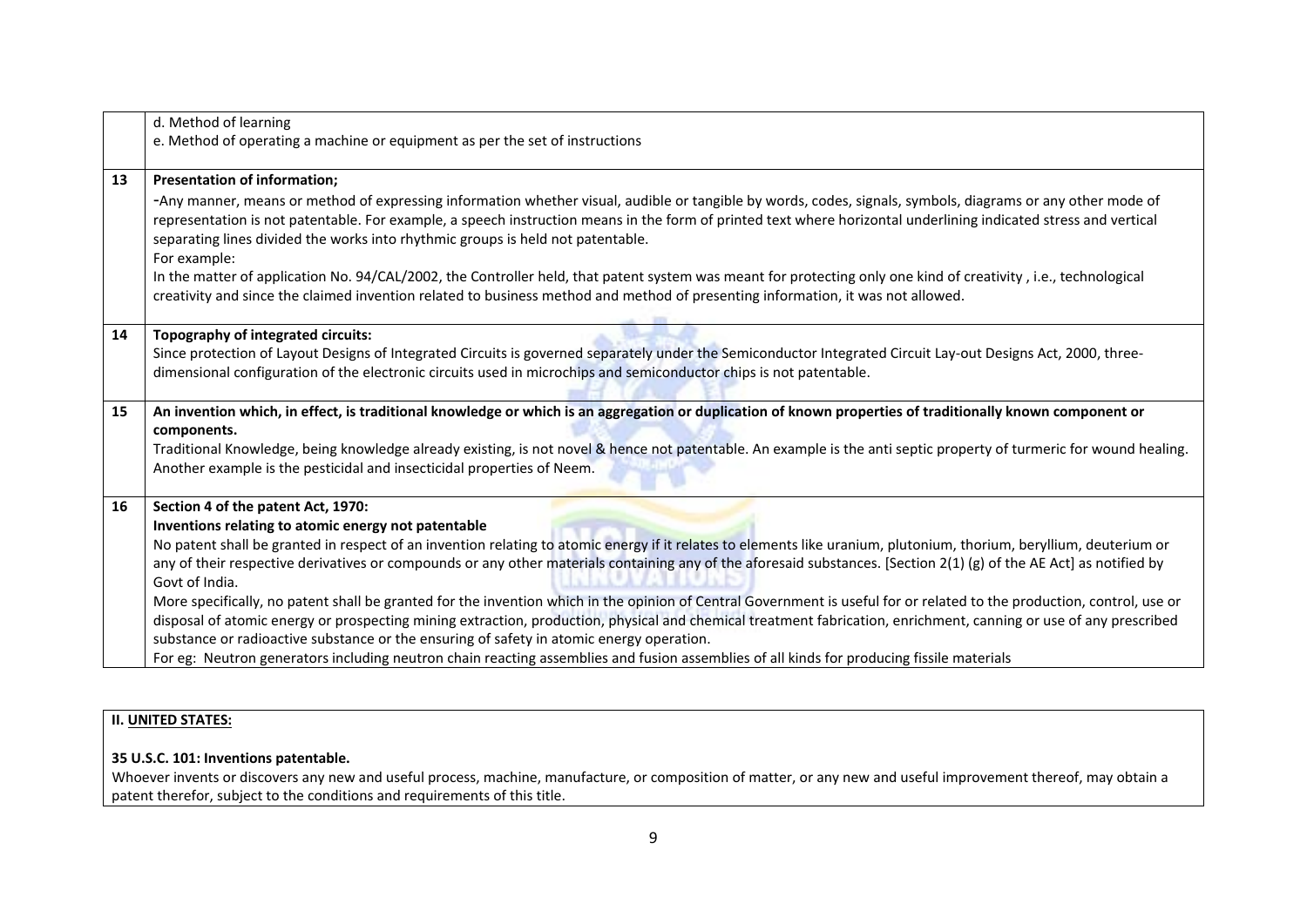US laws on patenting are most liberal and hence there is no exclusion list as such. The rule of the land there is whoever invents or discovers any new and useful process, machine, manufacture, or composition of matter, or any new and useful improvement thereof, may obtain a patent therefore. US patent law also offers patent protection to software, plants & designs.

However, un‐ ethical & inventions contradictory to moral values will not be allowed <sup>a</sup> patent.

| III. EUROPE:<br>EPC, Article 53<br><b>Exceptions to patentability</b><br>European patents shall not be granted in respect of:                                                                                                                                       |
|---------------------------------------------------------------------------------------------------------------------------------------------------------------------------------------------------------------------------------------------------------------------|
| (a) inventions the commercial exploitation of which would be contrary to "ordre public" or morality; such exploitation shall not be deemed to be so contrary merely<br>because it is prohibited by law or regulation in some or all of the Contracting States;      |
| (b) plant or animal varieties or essentially biological processes for the production of plants or animals; this provision shall not apply to microbiological processes or the<br>products thereof;                                                                  |
| (c) Methods for treatment of the human or animal body by surgery or therapy and diagnostic methods practised on the human or animal body; this provision shall not<br>apply to products, in particular substances or compositions, for use in any of these methods. |
| (d) EPC offers patent protection for Computer program with a technical contribution as well as Programs that improve the internal working of a computer. Mathematical<br>methods and programs for computer are not patentable as such                               |

Solutions from CSIR India